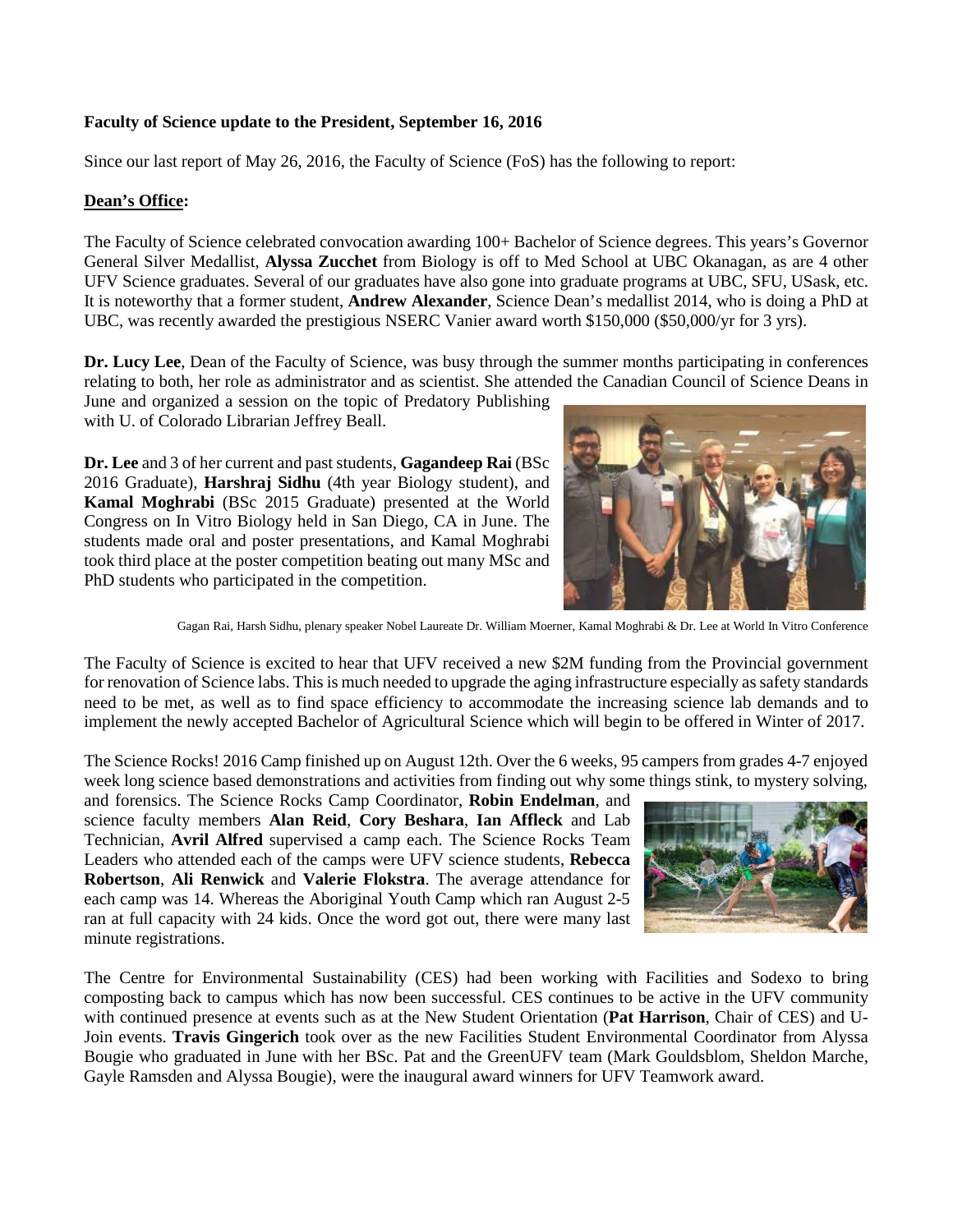## **Biology**:

Following the retirement of Beth Gillespie, Biology hired a new tenure-track faculty member: Dr. Nathan Bialas, a cell and molecular biology expert who works with tiny worms called *Cenorhabditis*. Nathan is actually not new to UFV, as he worked as a sessional since 2009. Nathan has a PhD from SFU and has extensive teaching experience.

July 2016 was an exciting month for Biology Professor **Alida Janmaat** and Biology Student **Chris Hinz**. They attended the 49th Annual meeting of the Society for Invertebrate Pathology held in Tours, Loire Valley, France. Chris presented their poster entitled: Does *Agriotes obscurus* avoid the fungal entomopathogen, *Metarhizium brunneum*?

Biology student, **Vivienne Beard** has been busy representing UFV at scientific conferences (eg. Genetic Society of America's meeting in Orlando) as well as attending the 58th London International Youth Science Forum held in London UK July 27-August 10, 2016. Vivienne's activities can be read in the FoS blog articles for LIYSF at [http://blogs.ufv.ca/science/2016/07/26/less-24](http://blogs.ufv.ca/science/2016/07/26/less-24-hours/) [hours/](http://blogs.ufv.ca/science/2016/07/26/less-24-hours/) and for her conference participation in Genetics at [http://blogs.ufv.ca/science/2016/07/26/definitely-no-grass](http://blogs.ufv.ca/science/2016/07/26/definitely-no-grass-growing-viviennes-feet/)[growing-viviennes-feet/](http://blogs.ufv.ca/science/2016/07/26/definitely-no-grass-growing-viviennes-feet/)

Vivienne, second from right front row, with some of the 2016 LIFSF participants.



The Super Science Club, which is coordinated by **Christine Dalton**, continues to deliver exceptional science fun to elementary students. This year, **Megan Krabbendam, Sandeep Gill, Rebecca Robertson** and **Ali Renwick** took the program to two schools in the Valley. Megan and Sandeep worked at Rick Hansen Secondary in Abbotsford with Grade 5 students from Rick Hansen's feeder schools. Rebecca and Ali worked at Vedder Elementary in Chilliwack with 30 elementary children and their families. Megan

also provided interesting science activities with groups of students from grades 3-6 at Dewdney Elementary Mission, Shortreed Elementary Langley and Yarrow Community School in Yarrow.

Biology Instructor, **Pat Harrison**, along with several other members of the faculty of Science were on hand at the U-Join event held at the Abbotsford Campus this past week.



#### **Chemistry:**

Chemistry was saddened to hear that retired professor, Dr. Nigel Dance succumbed to cancer this past June. Dr. Dance and his late wife Dr. Lesley Spiers taught for many years at UFV/UCFV. They will be dearly missed. Work is in progress to establish an endowed scholarship in their name. Two new faculty members were hired this summer: Drs. **Golfam Gafaroufar** (PhD'15 U Montreal) and **Linus Chiang** (PhD'14 SFU, PostDoc U. Stanford) joined UFV this year filling the needs for Analytical Chemistry and Inorganic Chemistry respectively. Dr Chiang was recently appointed Adjunct Faculty at SFU that will allow him to supervise graduate students through that institution.